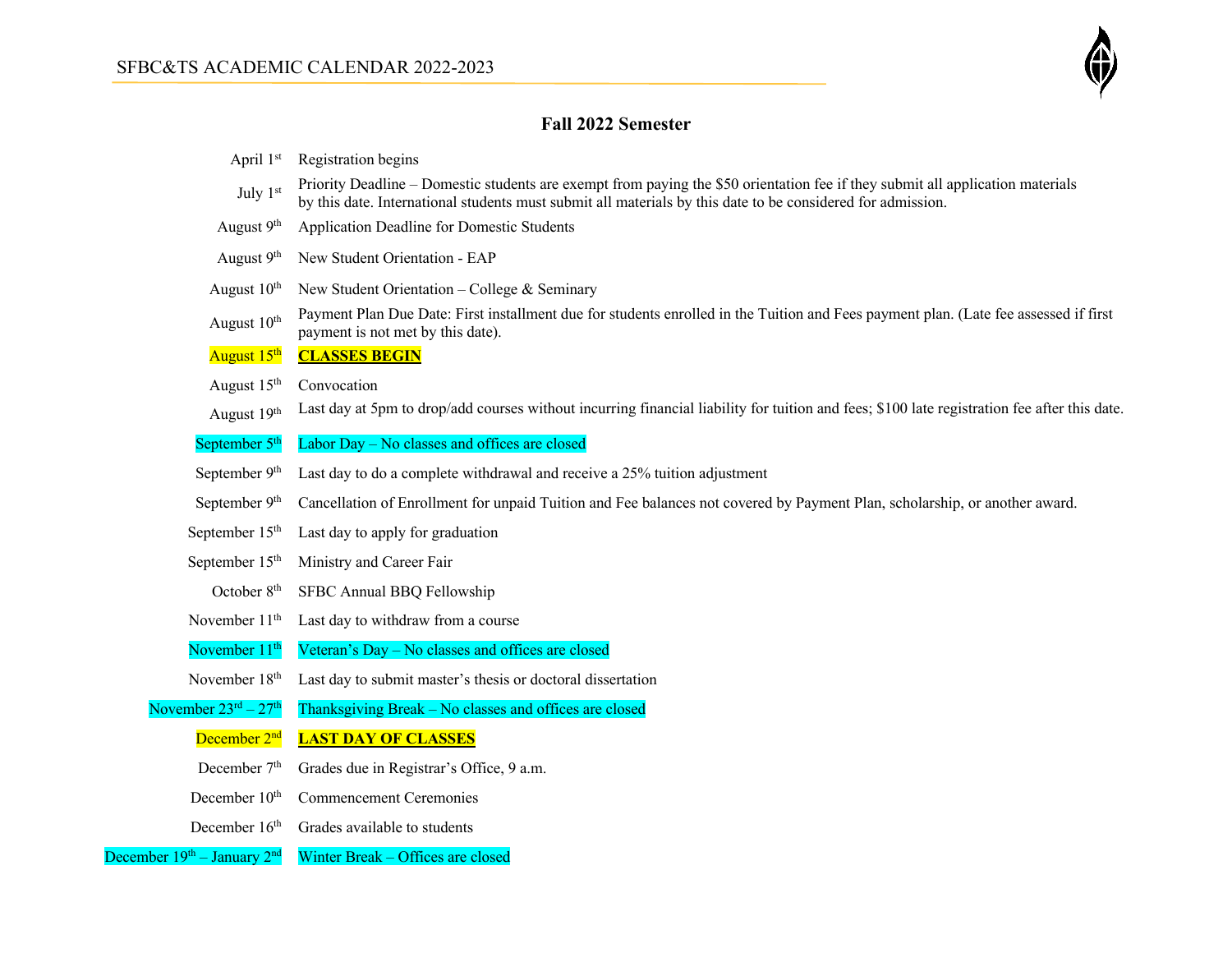

# **Spring 2023 Semester**

| October 1st                            | Registration begins                                                                                                                                                                                                                           |
|----------------------------------------|-----------------------------------------------------------------------------------------------------------------------------------------------------------------------------------------------------------------------------------------------|
| December 1st                           | Priority Deadline – Domestic students are exempt from paying the \$50 orientation fee if they submit all application materials<br>by this date. International students must submit all materials by this date to be considered for admission. |
| January 4 <sup>th</sup>                | Application Deadline for Domestic Students                                                                                                                                                                                                    |
| January 4 <sup>th</sup>                | New Student Orientation - EAP                                                                                                                                                                                                                 |
| January 5 <sup>th</sup>                | New Student Orientation – College & Seminary                                                                                                                                                                                                  |
| January 9th                            | Payment Plan Due Date: First installment due for students enrolled in the Tuition and Fees payment plan. (Late fee assessed if first<br>payment is not met by this date).                                                                     |
| January 9th                            | <b>CLASSES BEGIN</b>                                                                                                                                                                                                                          |
| January 9th                            | Convocation                                                                                                                                                                                                                                   |
| January 13th                           | Last day at 5pm to drop/add courses without incurring financial liability for tuition and fees; \$100 late registration fee after this date.                                                                                                  |
| January 16 <sup>th</sup>               | Martin Luther King Jr. Day – No classes and offices are closed                                                                                                                                                                                |
| February 3rd                           | Last day to do a complete withdrawal and receive a 25% tuition adjustment                                                                                                                                                                     |
| February 3rd                           | Cancellation of Enrollment for unpaid Tuition and Fee balances not covered by Payment Plan, scholarship, or another award.                                                                                                                    |
| February 15 <sup>th</sup>              | Last day to apply for graduation                                                                                                                                                                                                              |
| March $6^{\text{th}} - 12^{\text{th}}$ | Spring Break – No classes but offices are open                                                                                                                                                                                                |
| April $6^{th} - 9^{th}$                | Easter Break - No classes and offices are closed                                                                                                                                                                                              |
| April 7 <sup>th</sup>                  | Last day to submit master's thesis or doctoral dissertation                                                                                                                                                                                   |
| April $7th$                            | Last day to withdraw from a course                                                                                                                                                                                                            |
| April 28 <sup>th</sup>                 | <b>LAST DAY OF CLASSES</b>                                                                                                                                                                                                                    |
| May $10^{th}$                          | Grades due in Registrar's Office, 9 a.m.                                                                                                                                                                                                      |
| May $13th$                             | <b>Commencement Ceremonies</b>                                                                                                                                                                                                                |
| May $19th$                             | Grades available to students                                                                                                                                                                                                                  |